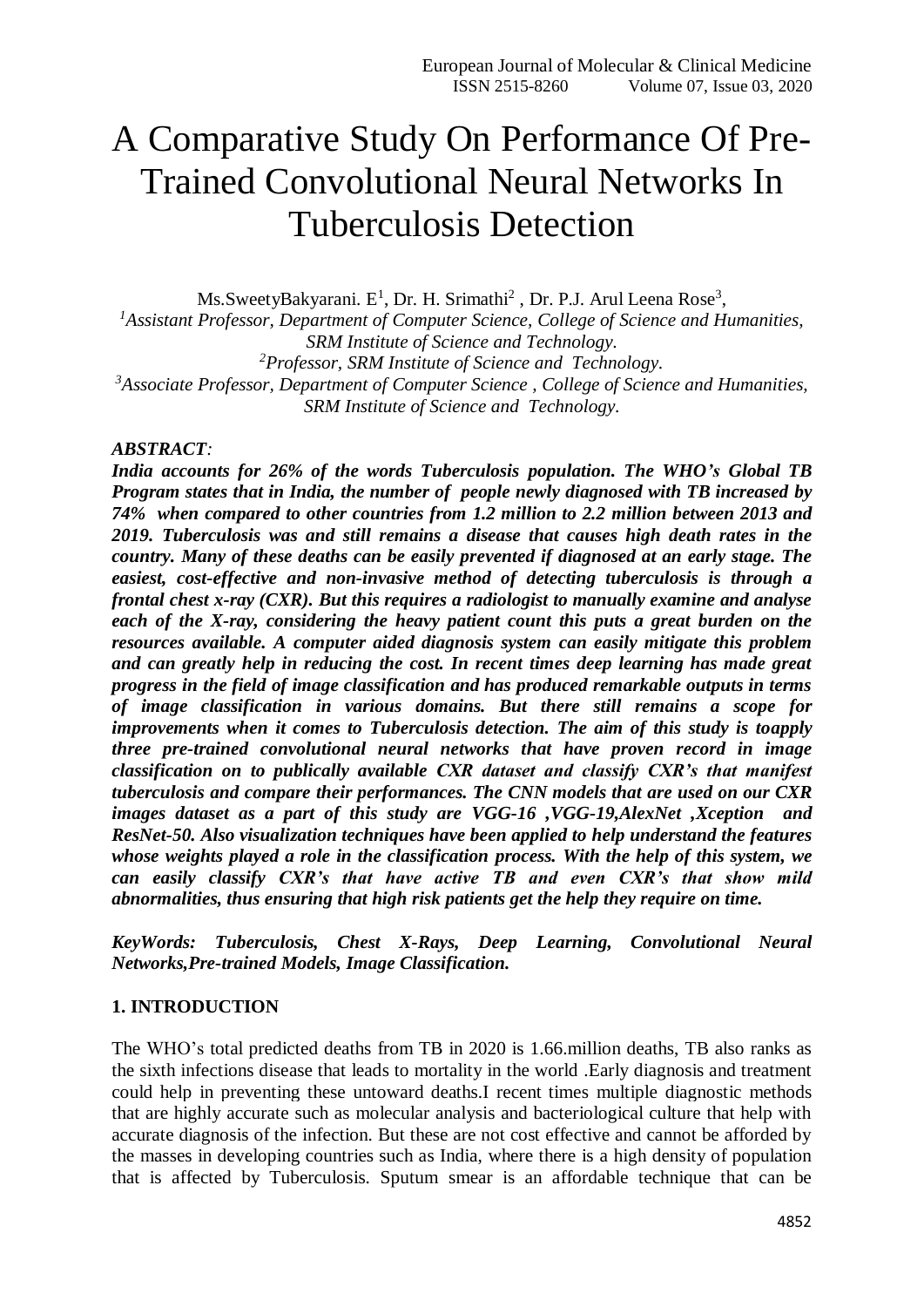employed for tuberculosis diagnosis but some studies have indicated that this test exhibits sensitivity issues<sup>[2]</sup>. The alternate course for effective diagnosis of tuberculosis is through a Frontal Chest X-rays (CXR), but thedrawbackof this method is that a qualified radiologist is required on hand for quick diagnosis; this could be a problem especially in rural areas where there is a dearth of qualified personals. An automated system that is capable of detecting and diagnosing using the CXR can help easily mitigate this issue;also this automated system can be used to lessen the strain on radiologists in locations where there is a huge influx of patients. Such an automated system will be cost effective, accessible and helpful is greatly reducing the turnaround time between testing and diagnosis. Computer aided diagnostics of chest x-rays has been around for quite some time and in recent times with the advent of deep learning, a whole lot of progress has been made in this area. In this study we use two publically available tuberculosis chest x-ray image data sets. The images are of .png extension and along with the normal/abnormal labels are givento the pre-trained network model as input , the CNN model then givens as output a classification of normal/abnormal for each mage. Data on the levels of abnormality is unavailable hence we do not consider grading the level of abnormality exhibited, the study will be a strict binary classification of presence or absence of Tuberculosis infection.

## **2. RELATED WORKS**

Commercial CADx tools like CAD4TB developed by the Image Analysis group, Netherland uses Machine Learning approaches that apply a mixture of morphological and Textural attributes, the AUC ranges from  $0.71$  to  $0.84<sup>3</sup>$ . Another study indicates when using SVM classifier that uses texture and shape features exhibited in the CXR image for detecting of abnormalities the AUC was  $0.87$  to  $0.90<sup>4</sup>$ . The disadvantage of these mechanisms is that they require hand crafter feature extraction.

Deep learning (DL) is a branch of machine learning technique that tutors the computers to learn from examples. Deep learning is achieving results like never before. Deep learning models can produce very high accuracy that sometimes exceeds even human performance. Neural network architectures are multi layered and models are trained by using voluminoussets data that is labelled. A Convolutional Neural Network also frequently known as ConvNet or CNN is a type of Deep Learning algorithm which takes as input images, learns the weights and biases to various aspects in the image and will be able to differentiate one from the other. ConvNet require very little pre-processing and with sufficient training they have the ability to learn these filters or characteristics by themselves. The only drawback being that it requires huge volume of data for the training process. Pre-trained DL models are trained on a very large dataset like ImageNet, that contains 15 million annotated natural photography images from over  $21,000$  categories<sup>4</sup>. These models can be used for a wide variety of image recognition problems or they can also serve as feature extractors. AlexNet was proposed in  $2012^5$  it uses sequential stack of convolutional layers and rectified linear units (ReLU). The model was trained using stochastic gradient descent (SGD) algorithm and handled the overfitting issue by using dropout layers. A VGG model was proposed in 2014 it uses a  $3\times3$  sized filters throughout its length. In 2014 it won the ImageNet Large Scale Visual Recognition Challenge (ILSVRC) benchmark in object localization task. VGG- 16 and VGG-19 are variants of these networks , where the number 16 and 19 denote the number of weight layers in the network  $6$ . One more model called Xception uses depth-wise separable convolutions<sup>7</sup>. In 2015, a model based on deep residual connections (ResNet) was proposed in 2015 its performance surpassed all other models and won the ILSVRC classification task<sup>8</sup>.Rajkomar et al. used GoogLeNet another model pre-trained on ImageNet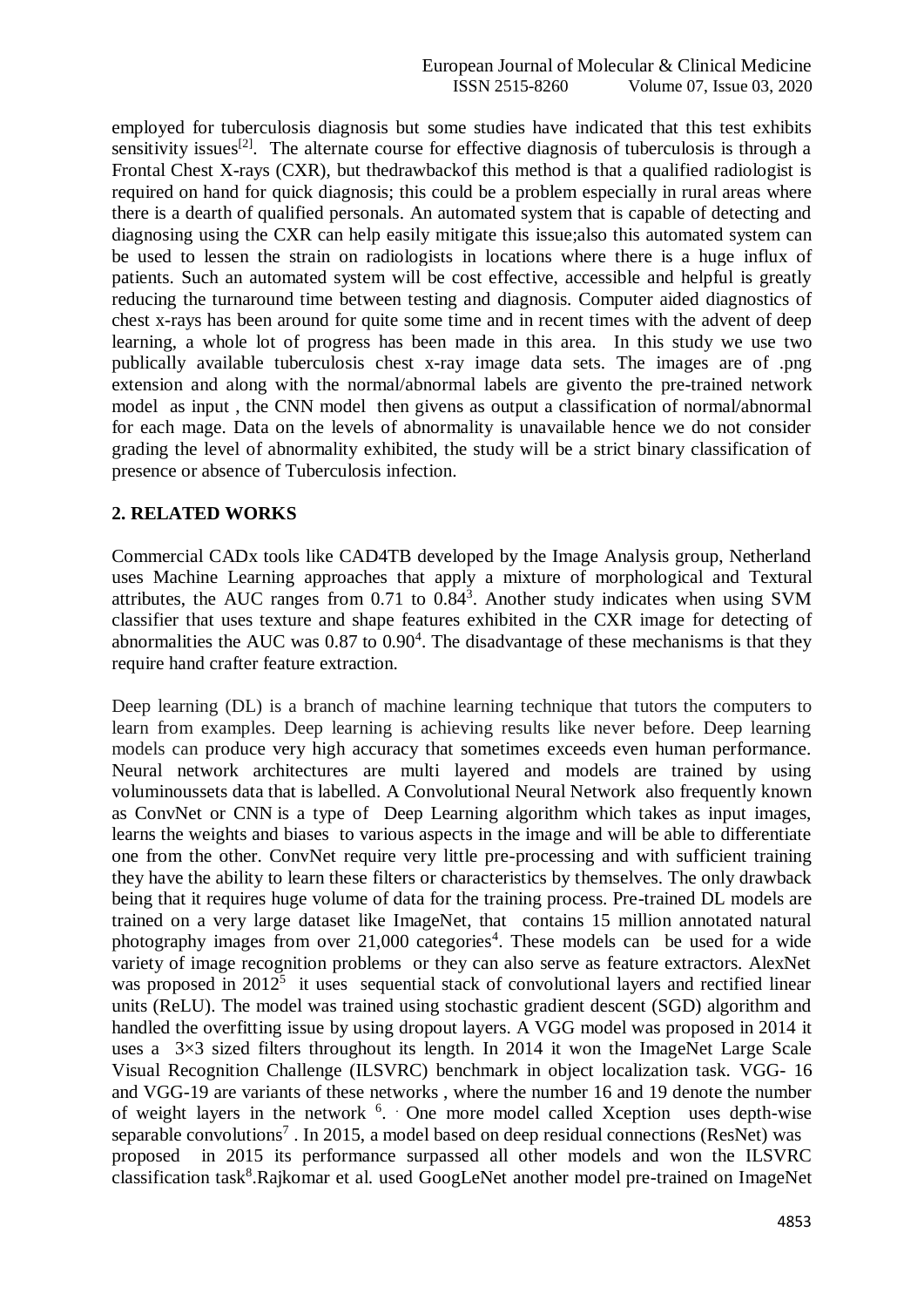along with image augmentation andto classify CXR images as either frontal or lateral with an astounding accuracy of  $100\%$ <sup>10</sup>. This discovery though does not have any actual clinical usage it proves that DL can be used for analysing CXR imageson concept of the use of deep learning on CXR images

# **3. MATERIALS AND METHODS**

The dataset that has been used in this comparative analysis has been discussed in this section. All pretrained models were tested using the two public CXR datasetsShenzhen and Montgomery, published in Ref. [9]

The Montgomery dataset collected by the health department of the Montgomery County in Maryland, USA has138 labelled frontal chest x-ray images of which 80 of them are CXRs of lungs with no disease, and 58 contain lungs infected by tuberculosis<sup>9</sup>. The radiographs' resolutions are either 4,020 x 4,892 or 4,892 x 4,020 pixels. Manually generated lung segmentation masks for every sample in the set are a part of this dataset<sup>9</sup>. Samples of the dataset are depicted in Fig. 1.



Fig. 1.Example CXRs in the Montgomery dataset.The CXRs in the topare of normal lungs and the CXR's in the bottom are with tuberculosis infection;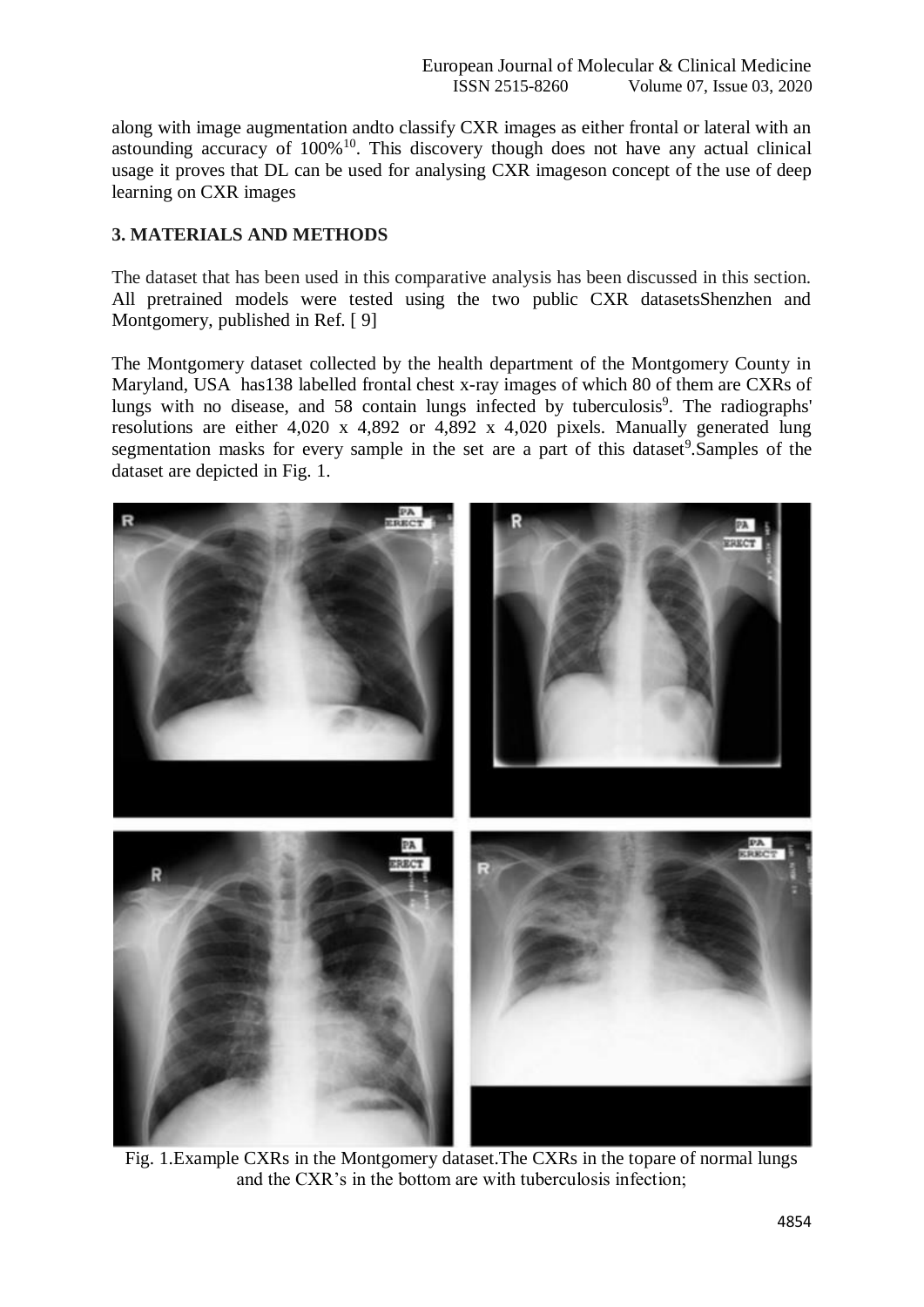The Guandong Hospital in Shenzhen, China served as the source for the the Shenzhen dataset was collected. The total of 662 frontal CXRs are a part of this data set of which 336 are infected by tuberculosis, and 326 are not infected. All image resolutions are around 3,000 x 3,000 pixels. Fig. 2 Gives a snapshot of CXRs in this dataset.



Fig.2. Examples of CRs in the Shenzhen dataset. The top left and right CXR shows no indication of TB bottom two images are cases of secondary tuberculosis.

## **4. PRE-PROCESSING**

All images present in the datasets and are used as part of this study are frontal thoracic CXRs,which also have areas outside of the lungsthat are not used for tuberculosis diagnosis. These irrelevant features present in the image risks and may distort the final diagnosis process. To reduce this probable error segmentation of the lung regions in CXRs was performed. TheMontgomery dataset,did not require segmentation as it comes with individual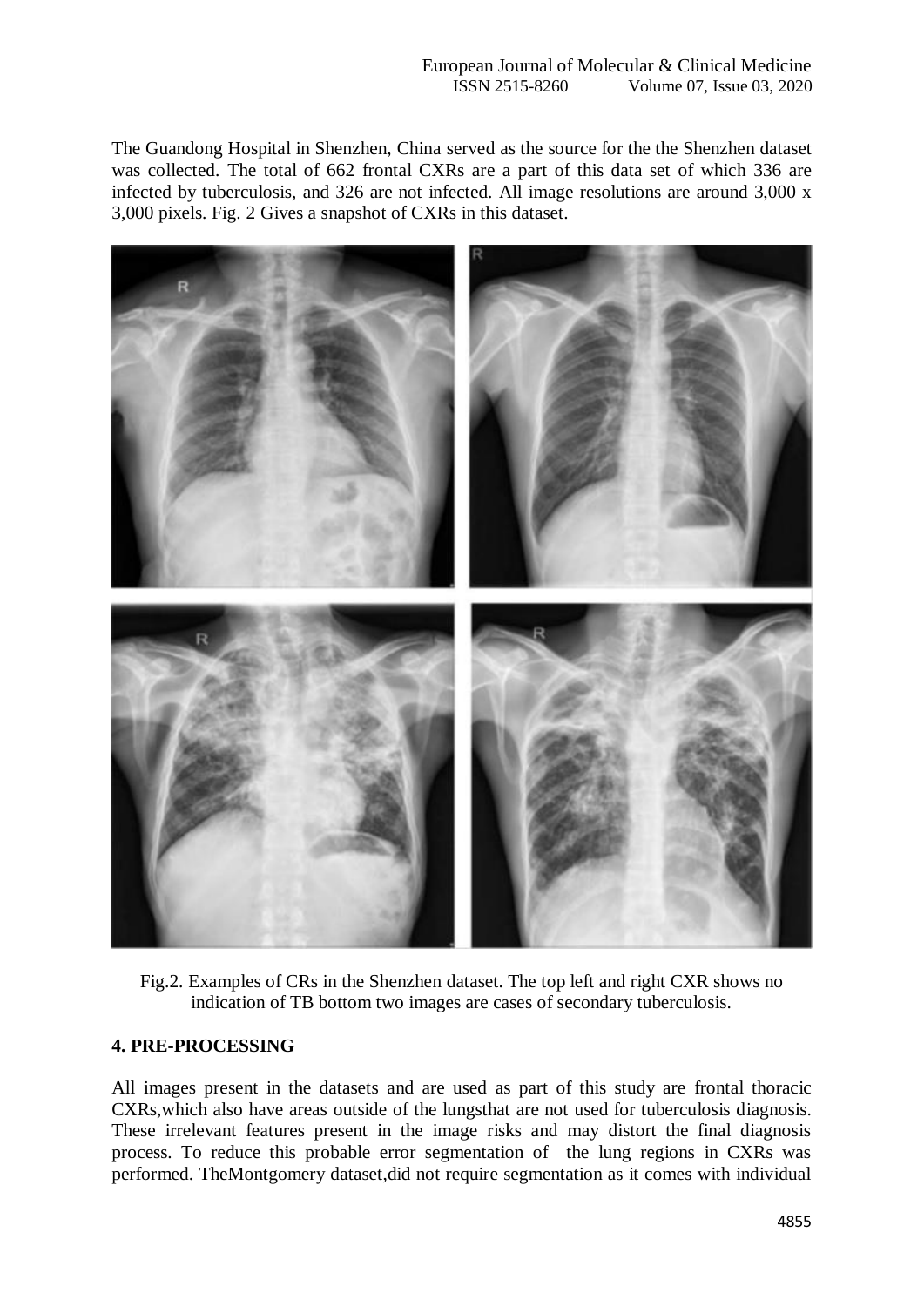segmentation mask for all the images. Segmentation masks where generated using the SIFT flow approach  $20$  and graph-cuts algorithm<sup>21</sup> for the Shenzhen dataset. Contrast Limited Adaptive HistogramEqualization (CLAHE) was used on all the images contrast enhancement. Images from both the datasets are down-sized to 224×224 and 299×299 pixel resolutions to suit the input needs of the pre-trained CNNs



Fig. 3.(a) Original Image before Segmentation , (b) Lung Mark, (c) CXR after segmentation

The study was run on Google Colab in a Tesla K80 GPU. Google Colaboratory is a free cloud-based on line Jupyter notebook environment that allows us to train our machine learning and deep learning models on CPUs, GPUs, and TPUs.

## **5. RESULTS AND DISCUSSION**

We evaluate the performance of pre-trained DL models that include AlexNet, VGG-16 and VGG-19, Xception and ResNet-50 (winners of ILSVRC 2012, 2014 and 2015 respectively) in the process of classifyingthe presented CXR's as normal and TB-positive categories. Table 1 describes the number of parameters extracted from the pre-trained CNNs and are used in this study.

| <b>Models</b> | <b>Number of Parameters Extracted</b> |
|---------------|---------------------------------------|
| AlexNet       | 60,110,000                            |
| VGG-16        | 148,356544                            |
| $VGG-19$      | 146,667,240                           |
| Xception      | 24,911,482                            |
| ResNet-50     | 26,632,724                            |

Table 1: Pre-trained Models and Number of Parameters Extracted

Each layer of the pre-trained CNNs usedgenerates an activation map for the given image. The outer part layers of the CNN capture primitive features such as edges, colour and blobs. These features are abstracted by the deeper layers to form higher level image representation. The Features are extracted after passing through all the convolutional layers, right before the final classification layer which happens at the fully connected layer and are fed to a SVM classifier. SVM is a linear classifier, that uses the features extracted to predict if the CXR presented exhibits tuberculosis or not. The second fully connected layer has been identified for feature extraction in VGG-16 , VGG-19 and AlexNetmodels. For Xception and ResNet-50 models the final layer, before the classification layer, has been identified for extracting the features.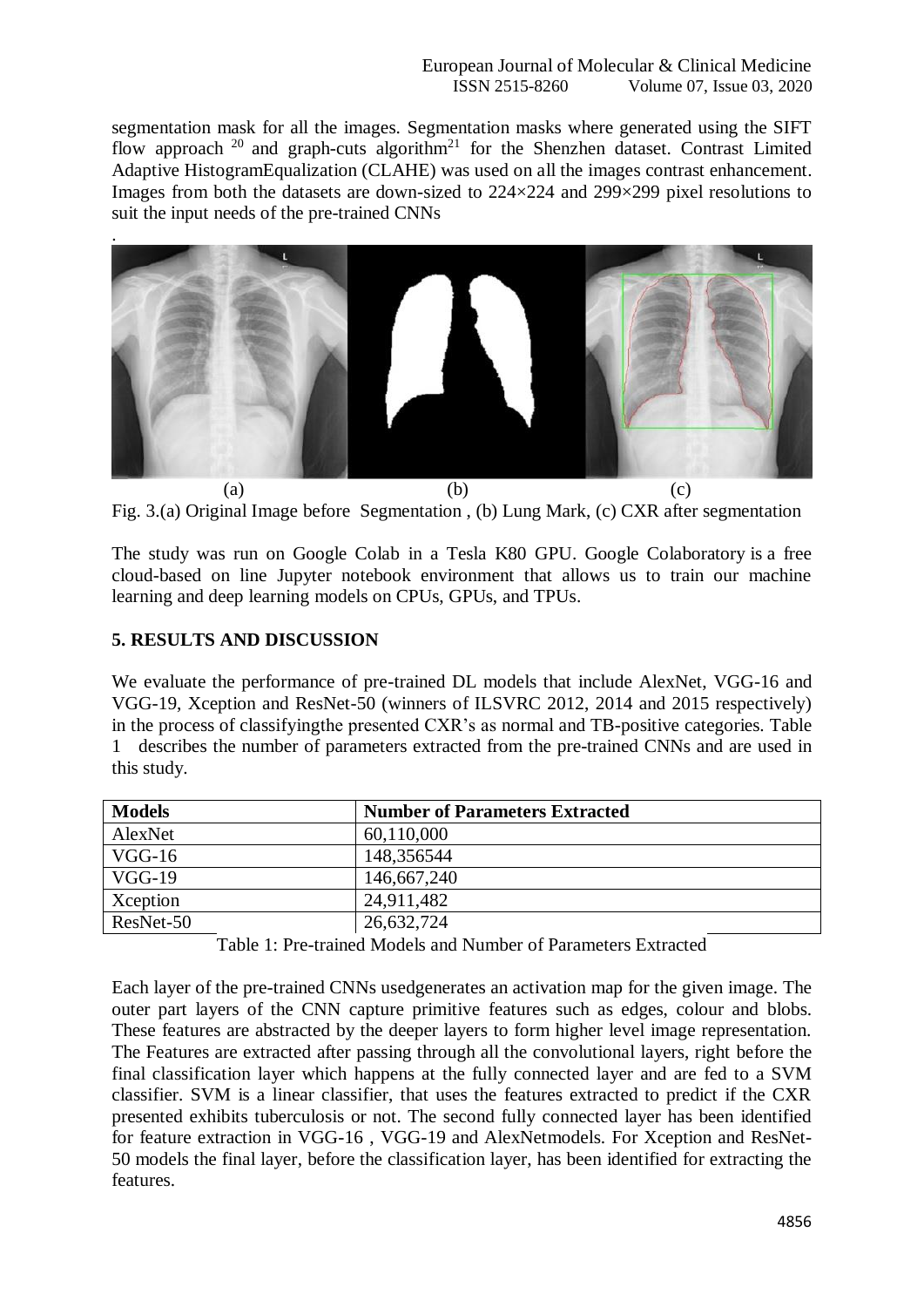| <b>Datasets</b> | <b>AlexNet</b> | <b>VGG-16</b> | <b>VGG-19</b> | <b>Xception</b> | <b>ResNet-50</b> |
|-----------------|----------------|---------------|---------------|-----------------|------------------|
| Shenzhen        | 0.843          | 0.814         | 779           | 0.732           | 0.817            |
| Montgomery      | 0.727          | 0.710         | 0.658         | 0.610           | 0.681            |

Table 2 and Table 3 depicts the results obtained by using pre-trained CNNs as feature extractors.

Table 2: Accuracy Exhibited by the pre-trained models

| <b>Datasets</b> | <b>AlexNet</b>       | <b>VGG-16</b> | <b>VGG-19</b> | <b>Xception</b> | ResNet-50 |
|-----------------|----------------------|---------------|---------------|-----------------|-----------|
| Shenzhen        | 0.913                | 0.880         | 0.866         | 0.863           | 0.891     |
| Montgomery      | $\boldsymbol{0.801}$ | 0.732         | 0.723         | 0.671           | 0.619     |
|                 |                      |               |               |                 |           |

Table 3: AUC exhibited by the pre-trained models

AlexNet obtained the best accuracy of 0.843 and AUC of 0.913 for the Shenzen dataset and obtained the accuracy of 0.727 andAUC of 0.801. Alex Net's accuracy is superior to that of the of the other pre-trained models under consideration. It has also been identified that by adding dropout layer the classification accuracy is enhanced in shallow, sequential networks such as AlexNet, VGG-16, and VGG-19 but conversely the performance of deep CNNs that include Xception andResNet-50 took a hit. Thus we can clearly observer that among all the pre-trained CNNs evaluated in this study, AlexNet outdid the other models for the datasets under consideration. One would have expected that ResNet-50 would outperform all other architectures since it has been found to perform outstandingly in ImageNet but contrary to popular belief, in this study it did not perform well. ResNet-50 is deep architecture, and this may have influenced it performance, as it is complex for the task we have in hand which is a simple binary image classification. In the case of Xception and ResNet-50 the top layers of pre-trained are probably too specialized and progressively more complex so they are not suitable for the task we want them to perform. This explains the difference in performance in our case.

## **6. CONCLUSIONS**

In this study, we have compared the performance of five pre-trained Deep Learning models forthe purposeof improving the accuracy in TB screening from frontal Chest X-rays. We have observed that the performance AlexNet pre-trained models is notably better than the other models taken for consideration in the study. It was also identified that deeper layer of the CNN did not give better results when compared to features extracted from the higher or shallow layers. It has also been noted that the volume of data available for the study directly impacts the performance of the models used, reiterating the fact that CNN's perform better when they are able to learn from larger datasets. With respect to TB detection using CNN the study also has identified the need for more larger biomedical datasets. The results obtained in the present study, proves that pertained networks can be a very useful and powerful tool for medical image classification and can be used in diagnosis of other disease types too.

## **7. REFERENCES**

- [1] Global Tuberculosis Report 2020 World Health Organization
- [2] C.C. Leung, Re-examining the role of radiography in tuberculosis case finding, Int. J.
- [3] Tuberc. Lung Dis. Official J. Int. Union AgainstTuberc. Lung Dis. 15 (2011) 1279.